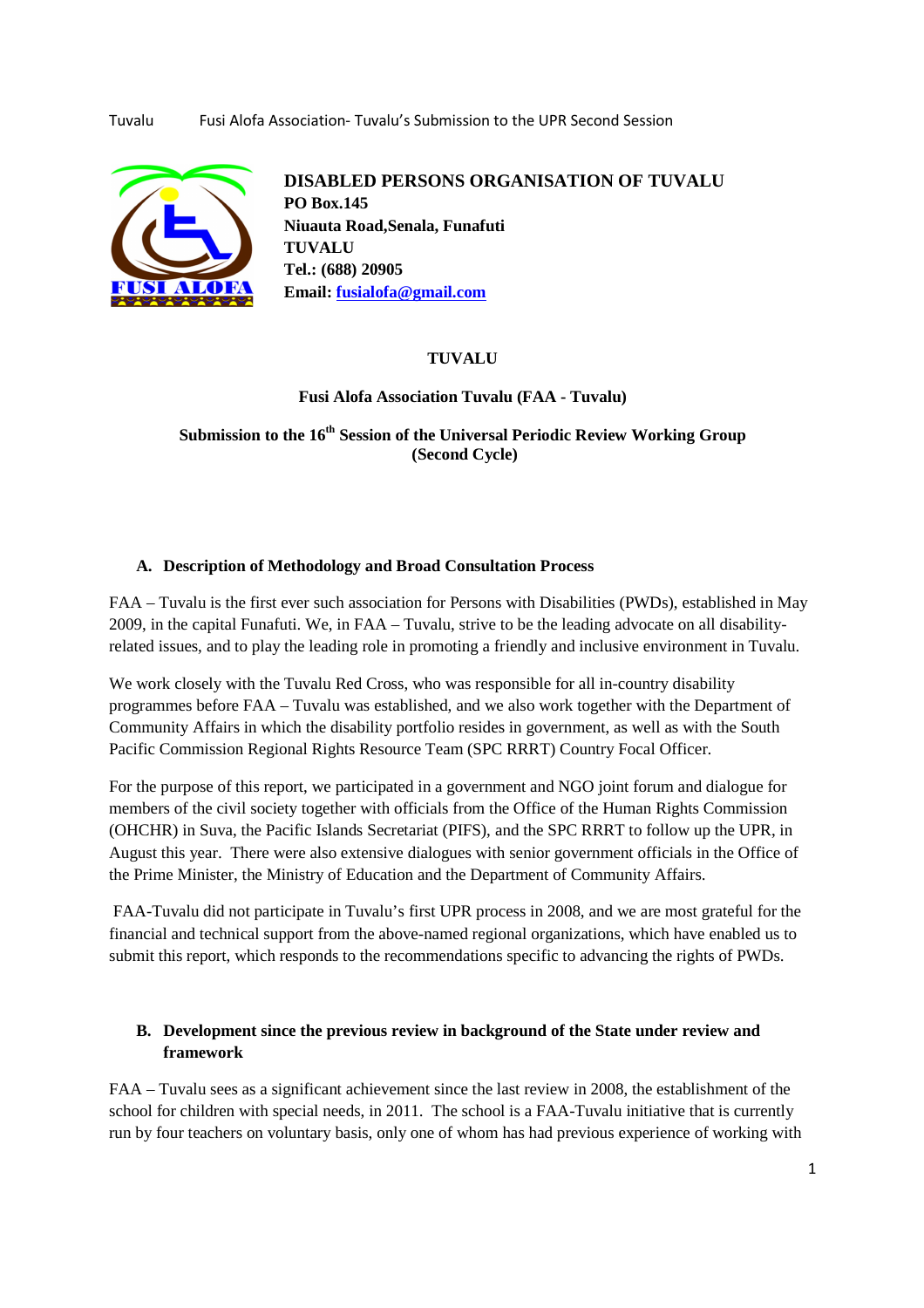children with special needs. At present, the classes are being held within the FAA-Tuvalu headquarters, and negotiations are underway to register the FAA-Tuvalu school.

Inclusive education was an issue to be addressed in the National Education Strategic Plan (NESP) 2006 – 2010, and is even included in the current NESP 2011-2015, but to date work towards realizing that goal is still at its very initial stages, with the up-skilling of primary school teachers. Only four primary school teachers have successfully completed formal training overseas to enable them to work with children with special needs and those teachers have gone back to their normal postings.

The Ministry of Education has pledge support to the FAA-Tuvalu School, in line with its 'equal education opportunities for all' policy, but the quantity and quality of that assistance is still being negotiated in the national budget rounds for 2013.

On the down side, however, the education sector was the only strategic area in which PWDs were taken into consideration in the Tuvalu National Action Plan 2015, which summarizes the main outcomes of the Te Kakeega II<sup>1</sup> Mid-term Review (TKII MTR). The latter publication is the "document [that] will guide the Government's development policies as well as Tuvalu's development partners' assistance to Tuvalu for the remaining life of the TKII."<sup>2</sup> This would make it difficult for us to get assistance from our donor partners for any of our development projects other than those that fall within the education strategic area.

We attribute the exclusion of PWDs from the other seven strategic areas of the TKII MTR: Action Plan 2012 to the fact that our existence is not acknowledged in our Constitution, given that there is still no specific provision in the Constitution that protects freedom from discrimination against PWDs. To date no action has been taken towards making amendments to the Constitution to protect this right, although Tuvalu supported the UPR recommendation 68/5 to that effect, during the last review in 2008.

An example of negligence of PWDs is obvious in the fact that although 'physically handicapped and mentally challenged people' are on the top of the list of the ten (10) vulnerable groups identified in the Asian Development Bank (ADB) Participatory Poverty Assessment (PPA)<sup>3</sup> carried out in 2003 across six communities in Tuvalu, there are still no poverty reduction measures in the national budget to cater for essential needs of PWDs, similar to those measures taken for elderly people, 70 years of age and beyond. In efforts to realize our Millennium Development Goal (MDG) number one<sup>4</sup>, senior citizens of Tuvalu beyond 70 years of age get a support allowance of AUD50 (not AUD 70) each month to help ease the burden of their families.<sup>5</sup>

Tuvalu has yet to ratify the Convention on the Rights of Persons with Disabilities (CRPD) and at the time of writing, preparations are well underway to sensitize all parliamentarians and key senior government officials on the CRPD, before the end of this year.

 $\overline{a}$ 

 $^{1}$  Tuvalu National Strategic Development Plan II

<sup>2</sup> Te Kakeega II Mid-Term Review: Action Plan 2015; p.1

<sup>&</sup>lt;sup>3</sup> ADB Reta 6047: REG/ Consultation Workshop on Poverty in Tuvalu

<sup>4</sup> Eradicate extreme poverty and hunger

<sup>5</sup> Tuvalu Millennium Development Goals Progress Report 2010/2011; p.21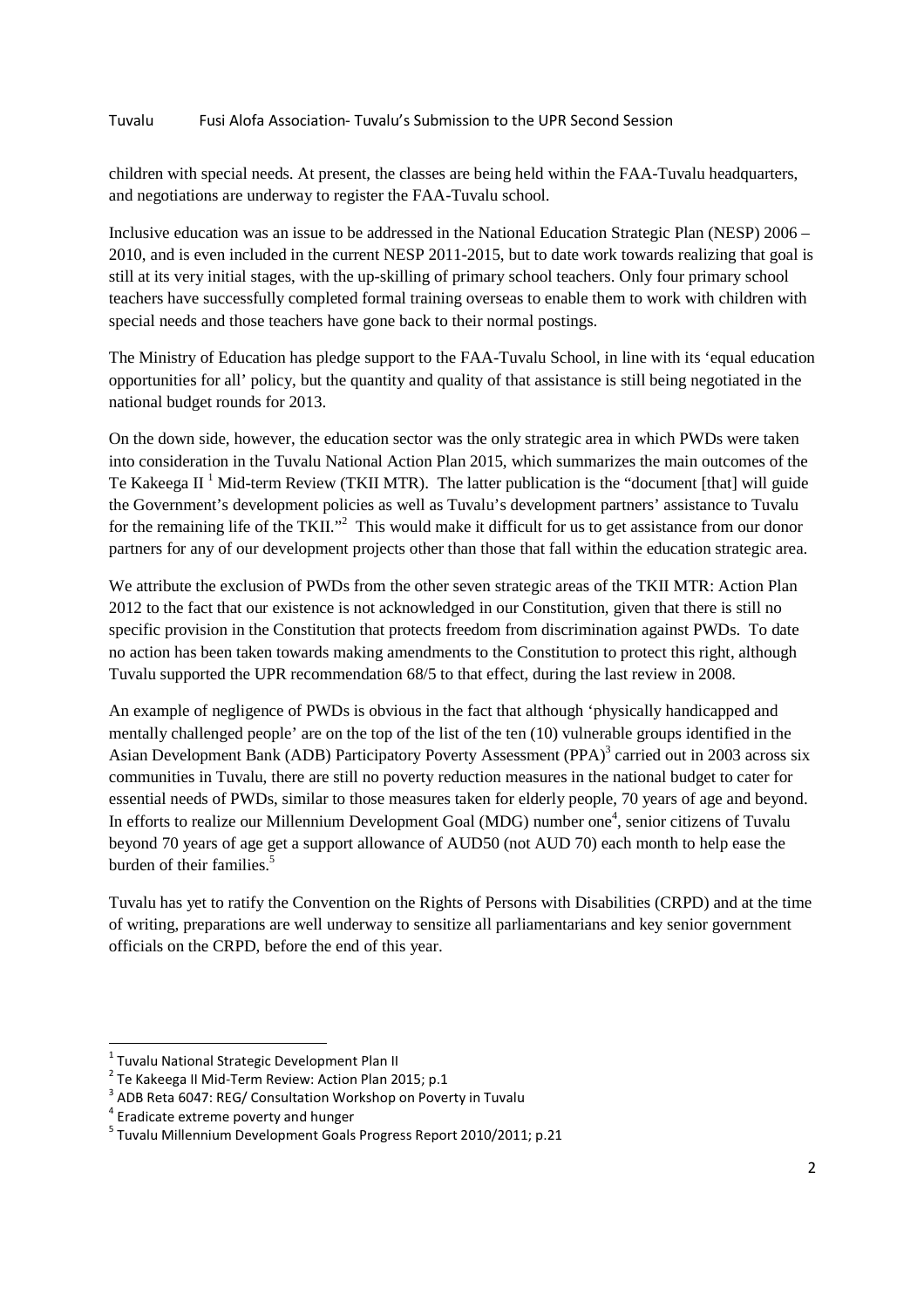# **Thematic Area Two: Human Rights Issues (prevention of torture, education, climate change, racism, disability)**

## **1. Disability Issues**

- We are greatly concerned that although recent amendments have been made to Tuvalu's Constitution, PWDs are still not included in the anti discriminatory law.
- We are just as concerned with the exclusion of PWDs from relevant key strategic areas in the nation's TKII MTR : Action Plan 2015.
- We note with growing concern the slow progress of the Government of Tuvalu in putting into place poverty reduction measures to cater for PWD's essential needs, similar to those implemented for senior citizens, above 70 years of age.
- We note that the ratification of the CRPD is not a national priority, but we plan to step up our lobbying and public awareness programmes on that matter so as to change the situation.

# **2. Climate Change**

- Climate Change is an issue that touches the lives of every Tuvaluan and we are therefore, pleased to note that the Climate Change policy was endorsed last year, but the consultations were not nationwide as FAA-Tuvalu was not invited to participate in them and so naturally, PWDs are not taken into consideration in this very important document and in the nation's climate change adaptation programmes.
- We also note that Tuvalu has successfully completed its National Adaptation Plan of Action (NAPA) 1 and is in the process of implementing its NAPA 2.
- We note that CSOs, such as the Tuvalu Red Cross and the Tuvalu Association of Non-Governmental Organizations (TANGO) are playing important roles in helping Government with raising public awareness on climate change, as well as working together with island communities in implementing some climate change adaptation projects. As concerned citizens of Tuvalu, we believe, FAA-Tuvalu could and should be more involved in implementing NAPA 2, and in promoting international cooperation to combat climate change.

### **3. Recommendations for Thematic Area Two:**

- i. FAA Tuvalu calls on Government as a matter of urgency to amend the Constitution to include protection from discrimination for PWDs
- ii. We call on Government to urgently develop a policy on disability that would help offset the exclusion of PWDs from certain key areas in its National Strategic Planning Framework, and to explore ways to fully mainstream PWDs development priorities into the TKII MTR: Action Plan 2015
- iii. We urge Government to immediately allocate funds for PWDs in the national budget as part of its poverty reduction measures, and also to help in the running of the FAA-Tuvalu **School**
- iv. We call on Government to ratify the UN CRPD immediately
- v. We call on Government to establish policies to increase PWDs participation in formal decision levels, particularly on important issues as gender, children's rights and climate change